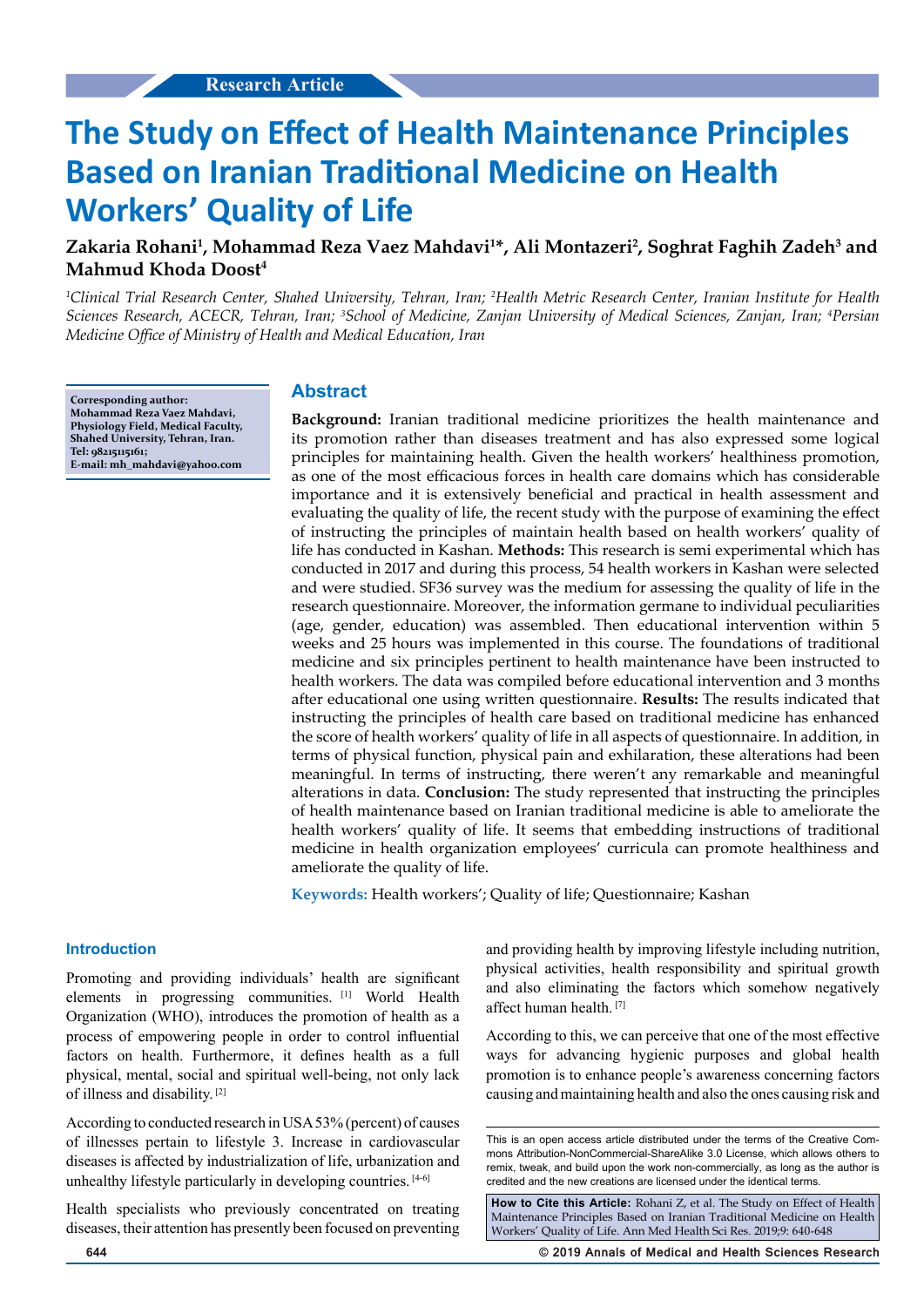disease. It will not be realized unless with correct instruction of these principles according to the accurate educational patterns.

Iranian Traditional medicine great scholars have made many efforts in maintaining individual and society health, and also they have developed and promoted simple and meticulous hygienic instructions and regulations. These instructions called the "Six Essential principles" also known as "seteh zaroriah" in Persian are regarding 1) Climatic conditions and environment 2) Physical activities and rest 3) Sleep and wakefulness 4) Food and drinks 5) Psychiatric conditions (including that of sadness, happiness, depression, and stress) 6) Absorbing key nutrients and ridding body from waste materials.

Regular behaviors based on these six principles can guarantee health and the lack of balance among these six principles can cause illness. The importance of health from Iranian traditional medicine perspective is to such an extent that in the definition of medicine in the beginning, maintaining health and well-being were considered as physicians' and doctors' main duties. After that they highlighted the role of a physician in curing diseases. <sup>[8]</sup> However, we need to do a lot regarding security research, efficiency and quality of research related to traditional and complementary medicine. [9] Research pertaining to traditional and complementary medicine need to be done based on scientific and acceptable approaches including comparative studies of effectiveness. [10]

Dr. Margaret Chan remarks on combination of two therapeutic systems:

There is no need for contrast between traditional and western medicine. We are capable of achieving great purposes of health using the best features of each system and compensating special weak points of each one in a useful harmony with framework of primary health care. The success is not achieved spontaneously. It requires major decisions and politics. [11]

One of the main dynamic peculiarities of the system is to have appropriate mediums for developing. Also, instructing working staff that as a scientific term called "training", is one of the most important developmental mediums for any organizations. Not only, is our country's health care system not an exception, but also by virtue of the various services which offers, and also the rapidly changeable requirements, it doesn't have any capabilities of providing diverse arenas for teaching dexterity to its own staff. [12]

The vast majority of critics and practitioners in health domain of the country, believed that health workers' presence as the front line of health in deprived and rural areas has been one of the most important activities and achievement of the country in health care domain. [13]

Paying attention to health workers' physical and mental healthiness and offering suitable educational services by promoting health workers' well-being definitely cause amelioration of the quality of their life. Moreover, this will cause the better function by promoting community health. Since in the recent decades "health" is regarded as a remarkable concept,

therefore considering the multiple dimensions and its quality in assessing health have been taken into consideration more than ever. That is why; today assessing the quality of life related to health has been widely used as a consequence of health status of community in health sciences domains. [14]

Given the above, the study has been conducted with the purpose of examining the effect of instructing the principles of health maintenance based on Iranian traditional medicine on health workers' quality of life. Accordingly, the proper curriculums in order to promote the community health are designed and implemented by assessing the health workers' quality of life.

## **Methods**

The current study in terms of purpose and the applied result is of type of interventional semi-experimental one and in terms of method of doing, is the one with a test group, in which the effects of instructing the principles of maintaining health based on Iranian traditional medicine on the health workers' quality of life are studied with the pretest and the post test. The population of this study consisted of all health workers in Kashan which according to Kashan University of Medical Sciences, are 54 people. The program of holding the course of instructing the principles of maintaining health based on traditional medicine was informed to them through the SIB system of health department. After receiving their informed consent for attending the course, the curriculum was sent to them. The exclusion criterion from the research was the time that somebody could not participate in training sessions.

Questionnaire was the medium used in the research which comprises 2 parts. 1) Demographic information that has been achieved by studying health workers' file and 2) Short form health survey (SF36) questionnaire of quality of life. This questionnaire contains 36 questions which measures 8dimensions. These dimensions include physical functioning, role-physical, bodily pain, mental health, role-emotional, social functioning, vitality and general health perception. Each of these scales is a combination of 2 to 10 questions. Overall, every one of these 8 health dimensions gets the score of 0 to 100.

The higher scores illustrate the better health status. This questionnaire is one of the general mediums for assessing the quality of life pertinent to health and moreover it is useful in some cases such as clinical work, assessment of hygienic politics and studies on population. The concepts which are measured by this questionnaire are not restricted to age, group or specified disease. The purpose of designing this questionnaire is to assess both physical and mental health status. Reliability and validity of Iranian version have been determined in a study by Montazari et al. The reliability using statistical analysis (internal consistency) and the validity using the method of comparing identified groups and convergence validity have been demonstrated. [14]

Analyzing the questionnaire data has been conducted by SPSS13 software. In order to analyze the data, the test and oneway variance analysis have been utilized.

In this process, health workers were asked to fill in the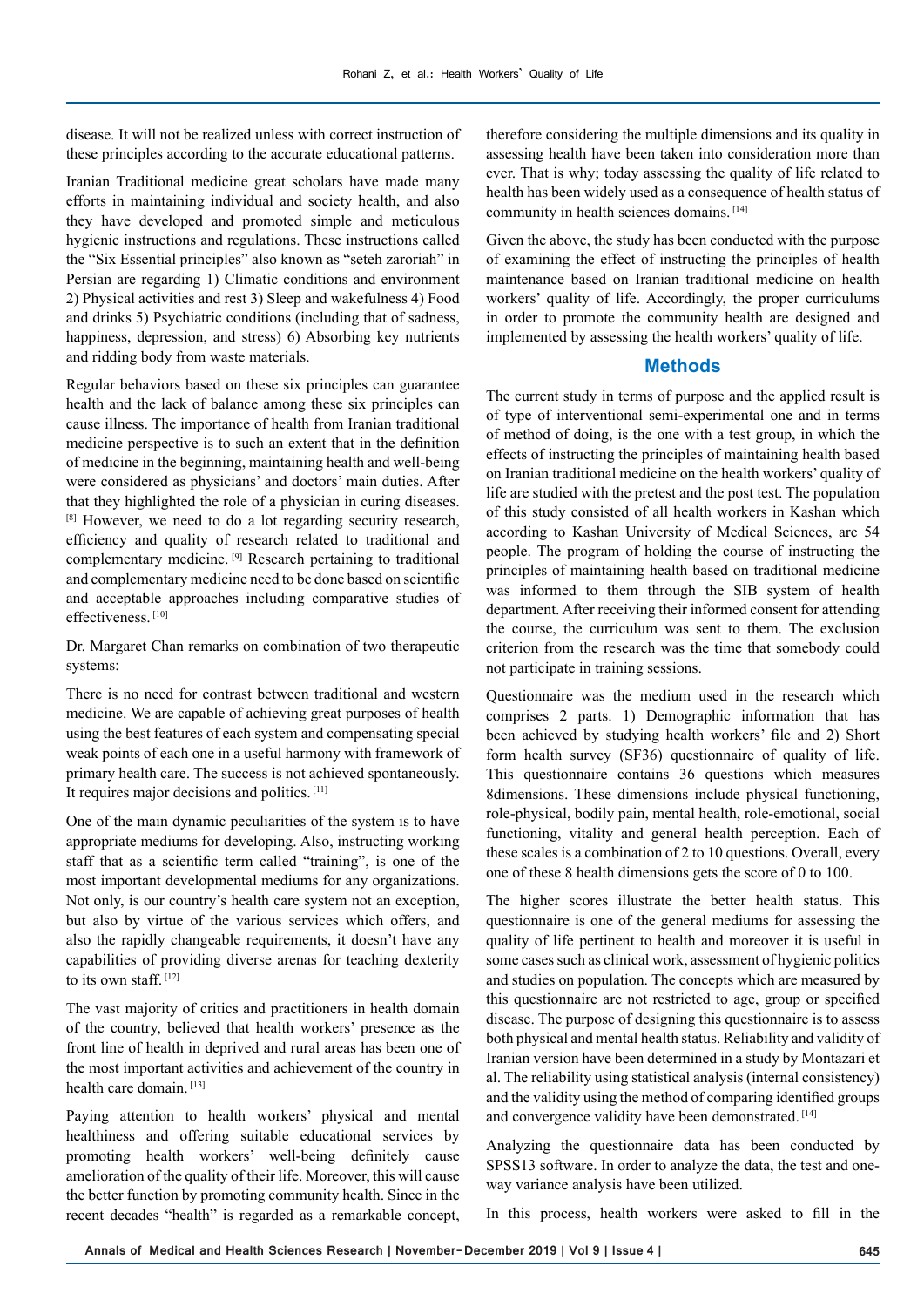questionnaires. The research was conducted by the coordination and presence of the health center manager and the authorities of health (working) house at the first training session. Furthermore, they were assured that the personal information will be confidential and will not exert an influence over their annual assessment. The educational content of this course is the book "acquaintance with foundations of Iranian medicine and healthy living principles" which in (2016) has been published by traditional medicine office of the health ministry in country. [15]

The content was taught to health workers in 5 weeks and 25 hours from the date 96/4/31. Health workers were divided into two groups for instructing by virtue of a plethora of health workers and the impossibility of closing health houses on one day. The health workers played an important role in the process of instructing. In addition, per week they controverted the previous instruction and communicated with the learners via social media during the course. They used the potentials of these social media for questioning, answering and group discussion [Table 1].

# **Results**

Among 54 health workers in the city, one person was excluded from research due to illness and one was omitted due to pregnancy leave. Among 52 health workers who were left in the study, 21 people were men (40.4%) and 31 were women (59.6%). 50 people are married (96.2%), one is widowed (1.9%) and one is single (1.9%).

In terms of education, one person (1.9%) has elementary school certificate, 45 people (86.6) have high school certificate and six health workers (11.5%) have university degrees. The average age of health workers is 42.1+ 6.37 [Table 2].

In Table 3, the mean scores of the studied group are presented in different dimensions of the SF-36 questionnaire. As shown in Table 3, the mean scores of all sub-scales of quality of life questionnaire (SF36) increased in the post-test stage and there was a significant and considerable difference in the sub-scales of physical functioning, bodily pain and vitality

# **Discussion**

According to the results, health workers' quality of life has increased in all of its subscales after instructing the principles of health maintenance based on Iranian traditional medicine, so that these differences were significant in the scales of physical function, physical pain and exhilaration.

Although a study has not been conducted to examine the effect of instructing the principles of health maintenance based on traditional medicine on the quality of life, but plenty of studies illustrate that increasing people's and patients' awareness regarding a true lifestyle will lead to amelioration of quality of their life and health.

In a study conducted by Ma'sumah Jahani Eftekhari et al., it was found that curriculum implementation based on the theory of selfefficacy and health literacy can ameliorate women's lifestyle. [16] In a study, Fatemeh Samiee et al., suggested that instructing

| Table 1: A summary of the educational content.                       |                                                                                                                                                                                                |  |  |  |  |
|----------------------------------------------------------------------|------------------------------------------------------------------------------------------------------------------------------------------------------------------------------------------------|--|--|--|--|
| <b>Topic</b>                                                         | Target                                                                                                                                                                                         |  |  |  |  |
| The position of Traditional Medicine in<br>Iran and the World        | Acquaintance with health workers with the increasing position of traditional medicine in Iran and the world                                                                                    |  |  |  |  |
| The key role of health workers in<br>developing traditional medicine | The importance of health workers as a front line for rural health care and improving villagers' knowledge<br>about maintaining health and lifestyle based on traditional medicine.             |  |  |  |  |
| The foundations of traditional medicine<br>and temperaments          | Definition of temperament, description of different temperaments and the key role of it in lifestyle                                                                                           |  |  |  |  |
| The Six Principles of Health, climatic<br>conditions and environment | The importance of healthy air for being health and planning for exposure to various conditions of weather<br>including cold, hot and polluted air                                              |  |  |  |  |
| sleep and wakefulness                                                | Acquaintance with right conditions for sleeping and the effects of sleep on health                                                                                                             |  |  |  |  |
| Physical activities and rest                                         | Getting acquainted with the right exercises and exercise conditions in different seasons and ages and<br>various temperaments                                                                  |  |  |  |  |
| Food and drinks                                                      | The importance of eating and drinking as the most controllable way to maintaining health and proper<br>nutrition for any temperaments.                                                         |  |  |  |  |
| Absorbing key nutrients and ridding<br>body from waste materials     | Understanding the importance of cleaning the body and ways for excreting waste materials such as<br>excretion, urine, perspiring and bath.                                                     |  |  |  |  |
| Psychiatric conditions                                               | Types of mental states and their significance based on each temperament and strategies for controlling<br>them and their important role in maintaining health and the development of diseases. |  |  |  |  |

| Table 2: Frequency distribution of demographic variables of research population. |                    |               |                |  |  |  |
|----------------------------------------------------------------------------------|--------------------|---------------|----------------|--|--|--|
| Indicator                                                                        |                    | <b>Number</b> | <b>Percent</b> |  |  |  |
| Gender                                                                           | Male               | 21            | 40.4           |  |  |  |
|                                                                                  | Female             | 31            | 59.6           |  |  |  |
| <b>Marital Status</b>                                                            | Single             |               | 1.9            |  |  |  |
|                                                                                  | Married            | 50            | 96.2           |  |  |  |
|                                                                                  | Widow              |               | 1.9            |  |  |  |
| Education                                                                        | Elementary         |               | 1.9            |  |  |  |
|                                                                                  | <b>High School</b> | 45            | 86.6           |  |  |  |
|                                                                                  | University         | 6             | 11.5           |  |  |  |

**646 Annals of Medical and Health Sciences Research | November-December 2019 | Vol 9 | Issue 4 |**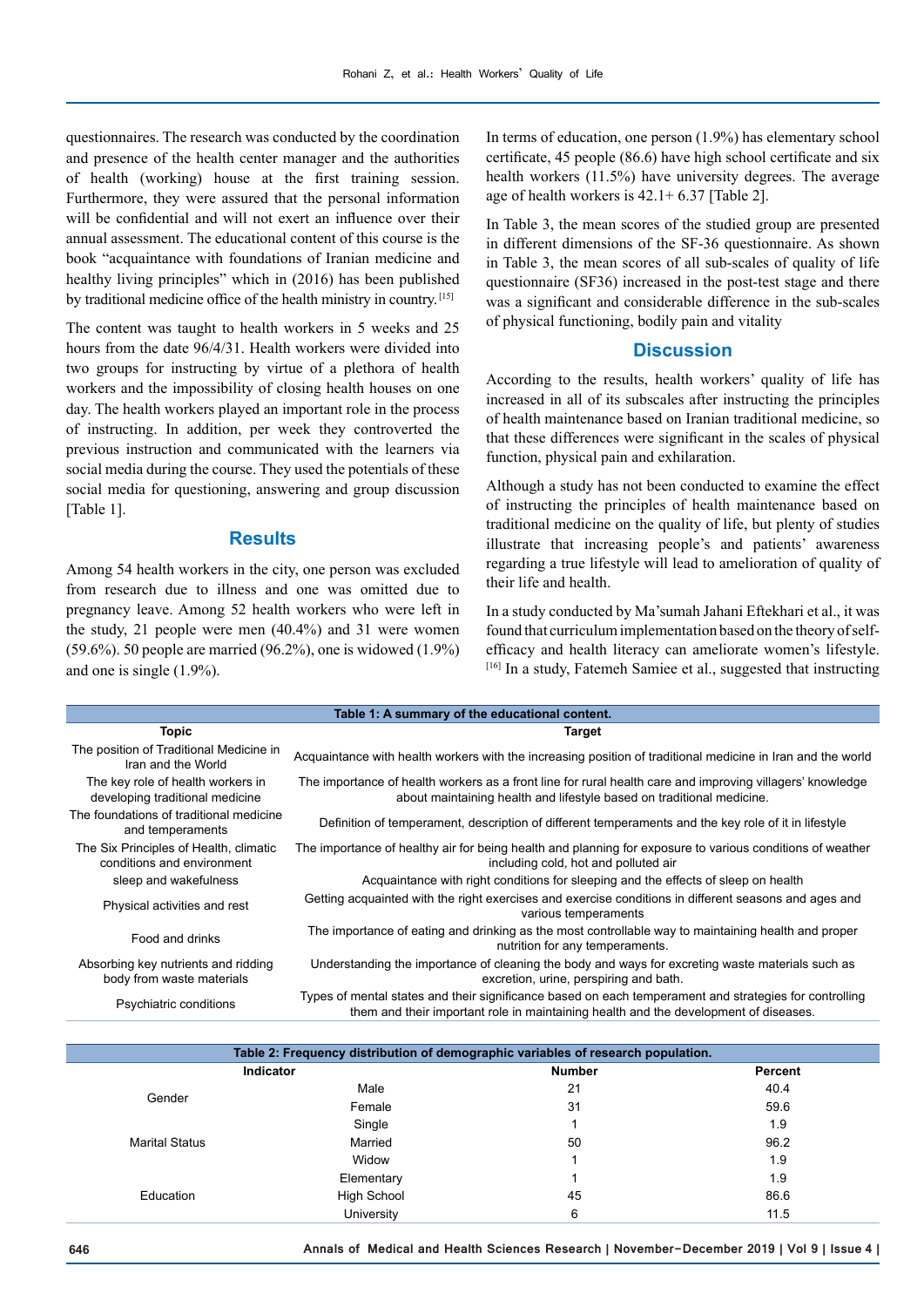| <b>Eight Dimensions</b>     | <b>Before intervention</b> | <b>After intervention</b> | P-value |  |
|-----------------------------|----------------------------|---------------------------|---------|--|
|                             | Mean (standard deviation)  | Mean (standard deviation) |         |  |
| <b>Physical Functioning</b> | 68.7                       | 78.2                      | 0.015   |  |
| Role-Physical               | 56.7                       | 65.7                      | 0.082   |  |
| <b>Bodily Pain</b>          | 59.8                       | 73.6                      | 0.001   |  |
| General Health Perception   | 52.8                       | 56                        | 0.112   |  |
| Vitality                    | 56.9                       | 64.9                      | 0.001   |  |
| Social Functioning          | 71.6                       | 75                        | 0.247   |  |
| Role-Emotional              | 57.7                       | 68.6                      | 0.077   |  |
| Mental Health               | 66.3                       | 69.5                      | 0.111   |  |
|                             |                            |                           |         |  |

#### **Table 3: Comparison of mean and standard deviation of scores in the eight dimensions of quality of life of health workers before and after interventional training.**

lifestyle correction can improve the control of anxiety, stress and depression in people with high blood pressure. [17]

A review study by Nego et al. have observed a significant relationship between low health literacy, low level of health, lack of following the diet, drug errors along with increasing drug expenses and also increasing hospitalization. In 2004, Rana et al. conducted a study entitled "Assessing the effect of instructing health on rural elderly people's quality of life in Bangladesh". In this process, by instructing healthy nutrition and physical activity and also encouraging them to do these behaviors and confronting challenges of aging, they noticed that these instructions and trainings amend the elderly's quality of life. [18] In 2005, Jarsma and et al. by examining previous studies entitled "The Key Role of Instructing in Cardiac Patients." concluded that, in order to amend the quality of life, patients need to learn self-care behaviors. [19] In a study Mes Zaras et al. in Tajikistan in 2003 showed that instructing health and selfcare exert a positive influence over asthmatical patients' quality of life. [20] In a study conducted by Corman in 2012, it was specified that using the complementary and traditional medicine for patients with health care services provided by trained general physicians were effective in reducing treatment expenses and also patients' mortality. [21] Iman Navidi et al. conducted a study in Arak in 1394 revealed that morning exercise had an effective role in ameliorating staff's quality of life in health centers. [22] In a study done by Zahra Motheghad et al. in 2014 on seventy health workers in Semnan, it was found that curriculums enhance interpersonal communicative dexterities in health workers. [23] A study was also done in 2014 in Ilam, on 60 health workers in two groups of 30 people, test and control groups. During the process Mojtaba Hosseini et al. suggested that skills confronting stress are able to improve health workers' job performance. [15]

The present study showed that instructing the principles of health maintenance based on Iranian traditional medicine can have significant effects on ameliorating health workers' quality of life as a group of society. Traditional and complementary medicine is extensively utilized in many countries of the world. Therefore, simultaneously interest in traditional and complementary medicine has expanded among physicians society. The administrator of the World Health Organization (WHO), Dr Margaret Chan, expresses that traditional medicine is helpful in terms of quality, security and efficacy for achieving the motto and reaching all the people to health cares. Traditional

medicine is also considered as a way for confronting increase in the chronic non-communicable diseases.

Due to the increasing development of traditional medicine in the international community, our studies are still limited to confirm the quality, security and effectiveness of traditional medicine services. Moreover, reliable evidence is necessary so that traditional and complementary medicine is considered as a part of a common health care system. This evidence can be accessible through research and innovation, by focusing on knowledge management and attention to spiritual property rights that can lead to encouragement of innovation and support traditional knowledge. [13]

# **Conclusion**

The instructions of health maintenance based on Iranian traditional medicine ameliorate the quality of life. Considering the community's welcome to traditional medicine services, and also in order to provide incontrovertible and reliable evidence to affirm the quality, security and effectiveness of the instructions of traditional medicine, it is recommended that this study can be implemented by more copious groups and for the other community members in other ecological circumstances.

# **Competing Interest**

The authors declare that they have no competing interests.

## **References**

- 1. Raiyat A, Nourani N, Samiei Siboni F, Sadeghi T, Alimoradi Z. Health Improving Behaviors in students of Qazvin Secondary Schools in 2011. Journal of Health. 2012;3:46-53.
- 2. Mohamadi Keshavarz N, Zarei F, Parsi Nia S. Health education and health promotion in Iran, past, presently and future. Iran-J-Health-Educ-Health-Promot. 2013;1:5-8
- 3. Fowkes FGR, Rudan D, Rudan I, Aboyans V, Denenberg JO, McDermott MM, et al. Comparison of global estimates of prevalence and risk factors for peripheral artery disease in 2000 and 2010. The Lancet. 2013;382:1329-1340.
- 4. Gulliksson M, Burell G, Vessby B, Lundin L, Toss H, Svärdsudd K. Randomized controlled trial of cognitive behavioral therapy vs. standard treatment to prevent recurrent cardiovascular events in patients with coronary heart disease: Secondary prevention in Uppsala Primary Health Care Project (SUPRIM). Arch Intern Med. 2011;171:134-140.